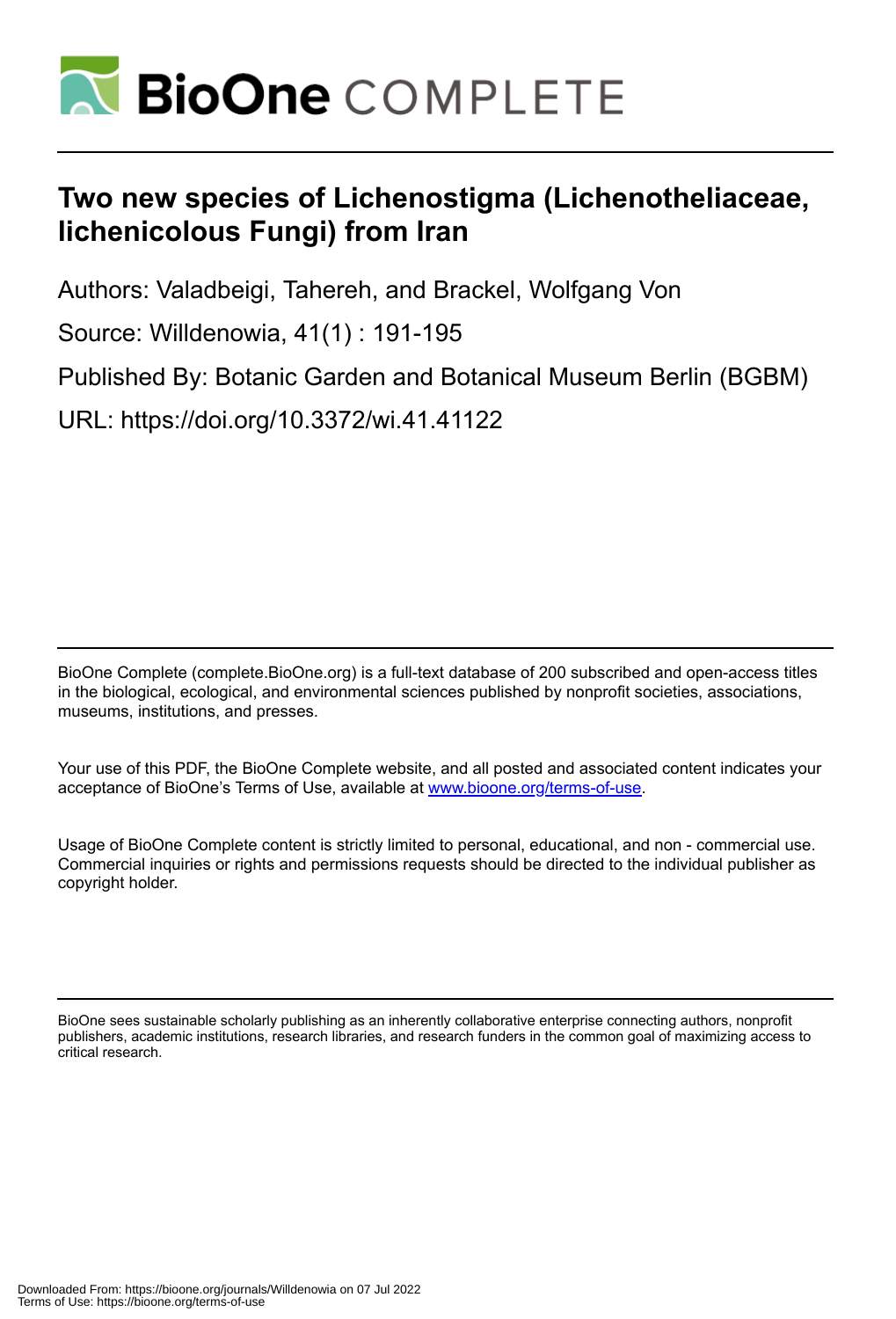## TAHEREH VALADBEIGI<sup>1\*</sup> & WOLFGANG VON BRACKEL<sup>2</sup>

# **Two new species of** *Lichenostigma* **(***Lichenotheliaceae,* **lichenicolous fungi) from Iran**

#### **Abstract**

Valadbeigi T. & Brackel W. von: Two new species of *Lichenostigma* (*Lichenotheliaceae,* lichenicolous fungi) from Iran. – Willdenowia 41: 191–195. – Online ISSN 1868-6397; © 2011 BGBM Berlin-Dahlem. doi:10.3372/wi.41.41122 (available via http://dx.doi.org/)

Two species of *Lichenostigma,* both from Iran, are described as new to science: *L. iranicum,* growing on *Lobothal*lia praeradiosa, is characterised by rounded to elongate ascomata, sparse hyphal strands, 6(-8)-spored asci and the almost complete absence of pigmentation in the lower ascomatal wall; *L. verrucosum,* growing on *Pleopsidium gobiense,* is distinguished by rounded to irregular ascomata with radiating superficial hyphae, verrucose brown ascospores and by the complete absence of pigmentation in the lower ascomatal wall.

Additional key words: *Ascomycota, Acarosporaceae, Aspiciliaceae,* biodiversity, taxonomy

#### **Introduction**

In 1982 Hafellner introduced the genus *Lichenostigma* for the single species *L. maureri* from Austria, growing on *Usnea* spp. and *Pseudevernia furfuracea*. This species, which is now known from various fruticose lichens, is characterised by the following combination of features: rounded ascomata, fissitunicate asci, absence of hamathecial filaments but with more or less spherical cells filling the interascal spaces and 1-septate, brown ascospores with the upper cell broader than the lower one (Hafellner 1982). Later, two subgenera were recognised: *L.* subg. *Lichenostigma* with cushion-like ascomata not connected to dark superficial hyphal strands, and *L.* subg. *Lichenogramma* Nav.-Ros. & Hafellner with sack-shaped superficial ascomata connected to superficial stromatic or simple hyphal strands (Calatayud & al. 2002; Ihlen 2004).

### **Material and methods**

The study is based on specimens collected by the first author in 2004 and 2008 in Iran. The morphological and

anatomical observations were made using standard microscopic techniques. Microscopic measurements were made with an accuracy of up to 0.5 µm on hand-cut sections mounted in water. Measurements of ascospores are recorded in the descriptions as (minimum–)  $\overline{X}$ - $\sigma_x$  –  $\overline{X}$ + $\sigma_x$ (–maximum) followed by the number of measurements.

#### *Lichenostigma iranicum* Brackel & Valadbeigi, **sp. nov.** MycoBank: 518508

Holotype: Iran, Gilan, c. 6 km on the road from Masouleh to Majalan village, siliceous rocks, on *Lobothallia praeradiosa,* c. 1600 m, 2004, *T. Valadbeigi 9061* (TARI; isotype: herb. Valadbeigi).

Fungus lichenicola in thallo lichenis *Lobothallia praeradiosa* vigens. Filamenta superficialia rara, curta, fuscaolivacea, aspera. Ascomata superficialia, rotunda vel elongata, dispersa, pulla, ad 100–110 µm crassa, cellulis subglobosis composita; filamenta interascalia nulla. Paries ascomatis in partem inferiorem hyalinus. Asci obovati, fissitunicati, 6(–8)-spori, 25–30×14 µm, iodo

Downloaded From: https://bioone.org/journals/Willdenowia on 07 Jul 2022 Terms of Use: https://bioone.org/terms-of-use

<sup>1</sup> Department of Botany, Shahid Beheshti University, P.O. Box 1983963113, Tehran, Iran; \*e-mail: tvaladbeigi@sbu.ac.ir (author for correspondence).

<sup>2</sup> Institut für Vegetationskunde und Landschaftsökologie (IVL), Georg-Eger-Straße 1b, 91334 Hemhofen, Germany; e-mail: wolfgang.von.brackel@ivl-web.de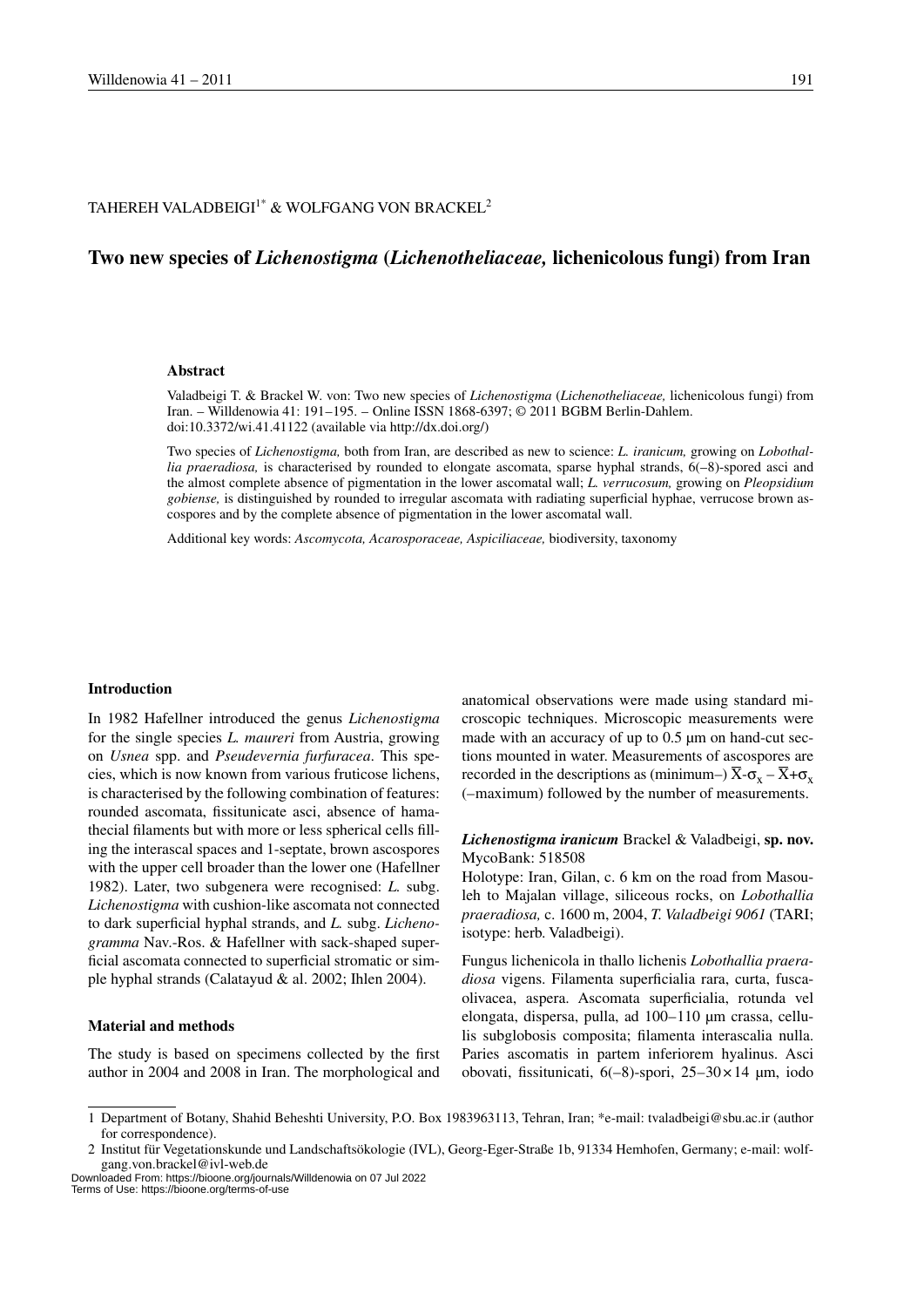non reagentes. Ascosporae  $10-11.5\times5.5-6$  µm, uniseptatae, canae mox fuscae, tenue verruculosae.

*Description.* — *Vegetative hyphae* rare, superficial on the host thallus, short, single-stranded, unbranched, brownish olive, slightly constricted at the septa, hyphal cells 4 – 7 µm in diam., surface rugose. *Ascomata* superficial, scattered, not connected by vegetative hyphae, rounded to elongate, dark brown, shiny,  $100 - 110 \mu m$ diam. and up to 70 um high; *ascomatal wall* in section in the upper and lateral part distinctly brown, in the lower part (part connected to the host thallus) not continuous, hyaline or single cells pale brown; outermost cells brown, subglobose,  $6-10$  um diam., on the outside covered by a granular brown pigment; internal cells subglobose to somewhat irregular, hyaline,  $4-8\times3-5$  µm; centrum I+ yellow to pale orange, K/I−. *Asci* obovate,  $25 - 30 \times 14$  µm, fissitunicate, 6(-8)-spored, apically thickened, I−. *Ascospores* ovoid to oblong-ovoid, grey to dark brown, finely verruculose, 1-septate, slightly constricted at the septum, lower cell narrower and shorter than upper cell,  $(10-)10.5-11(-11.5) \times 5.5-6 \mu m$  $(n=30)$ , perispore I+ slightly blue.

*Habitat and distribution.* — *Lichenostigma iranicum* is so far known from one locality in Iran. It was found on *Lobothallia praeradiosa* (Nyl.) Hafellner *(Aspiciliaeae)* on horizontal and inclined faces of siliceous rock.

*Etymology.* — The new species is named after Iran, the native country of the first author and the country of the type locality. As the Greek word "stigma" and following the genus name is neuter, also the epithet has to get the neutral form.

*Observations.* — Growing on species of *Aspicilia,* five species of *Lichenostigma* are reported, *L. canariense*  Etayo & Van den Boom, *L. elongatum* Nav.-Ros. & Hafellner, *L. radicans* Calat. & Barreno, *L. triseptatum*  Halıcı & D. Hawksw. and *L. supertegentis* Ihlen & R. Sant., while the genus *Lobothallia* is reported as a host for *L. elongatum* (Navarro-Rosinés & Hafellner 1996; Calatayud & al. 2002; Calatayud & Barreno 2003; Ihlen 2004; Boom & Etayo 2006; Kukwa & Czarnota 2006; Halıcı & Hawksworth 2007; Kukwa & Jablońska 2008).

The distinguishing features of *Lichenostigma* species growing on *Aspicilia* and *Lobothallia* are summarised in Table 1. The new species differs from all other species of *Lichenostigma* living on *Aspicilia* or *Lobothallia* in the almost complete lack of pigmentation in the lower ascomatal wall; only some single cells show a slight tinge of brown colour and darkened outer walls. The border between the ascoma and the host cells is not clearly distinguishable (Fig. 1D, 1E). Moreover, the aforementioned five species differ in the following characters:

*Lichenostigma elongatum* has larger ascospores (9-13 ×6 – 8.5 µm) with granular ornamentation, 8-spored Downloaded From: https://bioone.org/journals/Willdenowia on 07 Jul 2022 Terms of Use: https://bioone.org/terms-of-use asci, distinct and ramifying dark superficial hyphae and always elongate ascomata. *L. canariense* has smaller ascospores  $(8.5 - 10.5 \times 5 - 6 \mu m)$  and ascomata (25 – 80 µm) and no superficial mycelium. *L. radicans* has pale brown inner ascomatal cells and a penetrating, not superficial mycelium without ornamentation. *L. iranicum* is more similar to *L. triseptatum,* with subglobose to elongate-ellipsoid ascomata, intermediate between the subgenera *Lichenogramma* (elongate ascomata connected to simple or plurihyphal strands of vegetative hyphae, growing superficially on the host thallus and ascomata) and *Lichenostigma* (rounded ascomata without connection of superficial hyphal strands). However, *L. triseptata* has mostly 3-septate, larger ascospores and asci, and red-brown to black or dark reddish brown ascospores. *L. supertegentis* differs from *L. iranicum* in the larger ascospores  $(16-25 \times 7-12 \text{ µm})$  and asci  $(40-50\times25-35)$  um) as well as in the absence of a superficial mycelium.

### *Lichenostigma verrucosum* Brackel & Valadbeigi, **sp. nov.**

MycoBank: 518509

Holotypus: Iran, Azarbayejan, Arasbaran protected area, top mountain to Mazgar, siliceous rocks, on *Pleopsidium gobiense,* 38°40'N, 47°00'E, c. 2200–2600 m, 1.2.2008,*T. Valadbeigi 6525* (TARI; isotype: herb. Valadbeigi).

Fungus lichenicola in thallo lichenis *Pleopsidium gobiense* vigens. Filamenta superficialia, ramosa, fusca, aspera. Ascomata superficialia, rotunda, dispersa vel aggregata, ad  $120-130 \mu m$  crassa, cellulis subglobosis composita; filamenta interascalia nulla. Paries ascomatis in partem inferiorem hyalinus. Asci saccati, fissitunicati, octospori,  $3-45 \times 25-33$  µm, iodo non reagentes. Ascosporae  $12-14(-16) \times (5.5-6-7.5(-9) \text{ µm}, \text{uniseptatae},$ fuscae, verrucosae.

*Description*. — *Vegetative hyphae* radiating from the ascomata, superficial on the host thallus, sometimes penetrating into the thallus, near the ascomata plurihyphal, then single, branched, dark brown, slightly constricted at the septa, hyphal cells 5–10 µm in diam., suborbicular to irregular, surface rugose, later cracked. *Ascomata* superficial, loosely aggregated, not connected by vegetative hyphae, rounded to irregular, black, matt, 120–130 µm in diam. and 40–80 µm high; *ascomatal wall* in section in the upper and lateral part distinctly brown, in the lower part (part connected to the host thallus) not visible, hyaline; outermost cells brown, subglobose, 5–8 µm diam., covered by a granular brown pigment; internal cells subglobose to somewhat irregular, hyaline, 3–8 µm in diam; centrum I+ pale blue, K/I −. Asci saccate,  $30-45 \times 25-33$  µm, fissitunicate, 8-spored, apically thickened, I −. *Ascospores* ovoid to oblong-ovoid, pale to dark brown, distinctly verrucose, 1-septate, constricted at the septum, easily splitting into two single cells, lower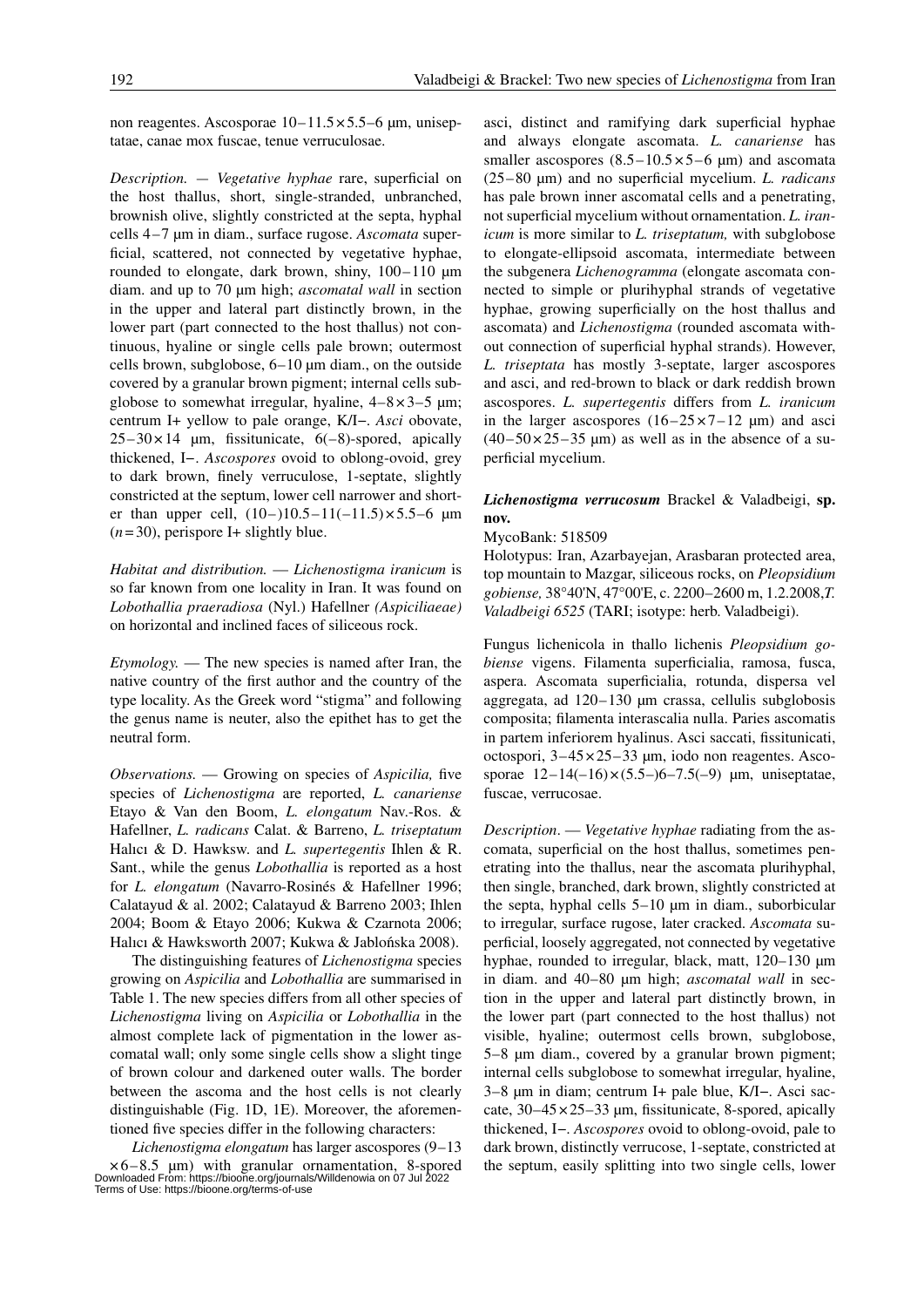| <b>Species</b>             | Host                                 | Spores                                                        |                                                       |                           | Asci                     |                                 |              | Ascomata                                         |                            |                                                       | Mycelium                                                                    |                             | <b>Basal</b>             |
|----------------------------|--------------------------------------|---------------------------------------------------------------|-------------------------------------------------------|---------------------------|--------------------------|---------------------------------|--------------|--------------------------------------------------|----------------------------|-------------------------------------------------------|-----------------------------------------------------------------------------|-----------------------------|--------------------------|
|                            |                                      | Size [µm]                                                     | Colour                                                | Ornamentation Cells       |                          |                                 | ascus        | Size [µm] Spores / Wall colour Size [diam. Shape | $\times$ h in $\mu$ m]     |                                                       | <b>Strands</b>                                                              | ornamentation<br>Colour and | acoma<br>wall            |
| L. iranicum                | Lo. praera-<br>diosa                 | $(10-11(-11.5))$ grey to dark verruculose<br>$\times (5.5-)6$ | brown                                                 |                           | 2                        | $25 - 30$<br>$\times$ 14        | $6 - 8$      | brown                                            | $100 - 110$<br>$\times 70$ | rounded to<br>elongate                                | rare, superficial, simple, in brown, rough<br>single rows                   |                             | I                        |
| L. canariense A. calcarea  |                                      | $8.5 - 10.5$<br>$\times$ 5-6                                  | hyaline to<br>brown                                   | smooth                    | 2                        | $22 \times 16$                  | $4 - 8$      | brown                                            | $25 - 80$                  | ellipsoid to<br>subglobose                            | immersed, rare, simple or<br>ramified                                       | I                           | $\ddot{}$                |
| L. elongatum               | A. spp. $+ Lo.$ (9-)10-13<br>radiosa | $\times 6-8.5$                                                | hyaline to<br>brown                                   | finely granular           | 2                        | $×15 - 18$<br>$20 - 25$         | ${}^{\circ}$ | dark brown 50-200<br>granularly<br>pigmented     | $\times$ 30–60             | elongated                                             | partly superficial, partly<br>penetrating, simple or<br>ramified, stromatic | brown?                      | $\ddot{}$                |
| L. radicans                | A. spp.                              | $(9-10-13(-14) )$ soon brown<br>$\times 5 - 7(-7.5)$          |                                                       | verruculose               | $\mathcal{L}$            | $\times$ 13-15<br>$18 - 22$     | $^{\circ}$   | dark brown 90-170                                | $x45 - 70$                 | rounded                                               | penetrating downwards,<br>not superficial, rootlike                         | pale brown,<br>smooth       | $\pm$                    |
| L. triseptatum A. spp.     |                                      | $(12-)13-16.5$<br>$\times 6.5 - 10$                           | red-brown to<br>almost black<br>subhyaline<br>to dark | slightly ver-<br>ruculose | $(2-)4$<br>$\widehat{C}$ | $\times 16 - 22$<br>$32.5 - 44$ | $^{\circ}$   | dish brown<br>dark red-<br>brown to              | $100 - 200$                | soid or irregular<br>elongate ellip-<br>subglobose to | absent or poorly devel-<br>oped, simple                                     | dark brown to<br>black      | $\overline{\phantom{a}}$ |
| L. supertegentis A. super- | tegens                               | $16-21.5(-25) \times$ brown<br>$(7-)8-11(-12)$                |                                                       | slightly ver-<br>ruculose | $\mathbf{\Omega}$        | $×25-35$<br>$40 - 50$           | $4-8$        | dark brown 300-1000                              | $\times 25 - 110$          | elongated,<br>branched,<br>radiating                  | absent                                                                      | I                           | $\overline{+}$           |

Table 1. Main distinguishing features of *Lichenostigma* (*L.*) species growing on *Aspicilia* (*A.*) and *Lobothallia* (*Lo.*).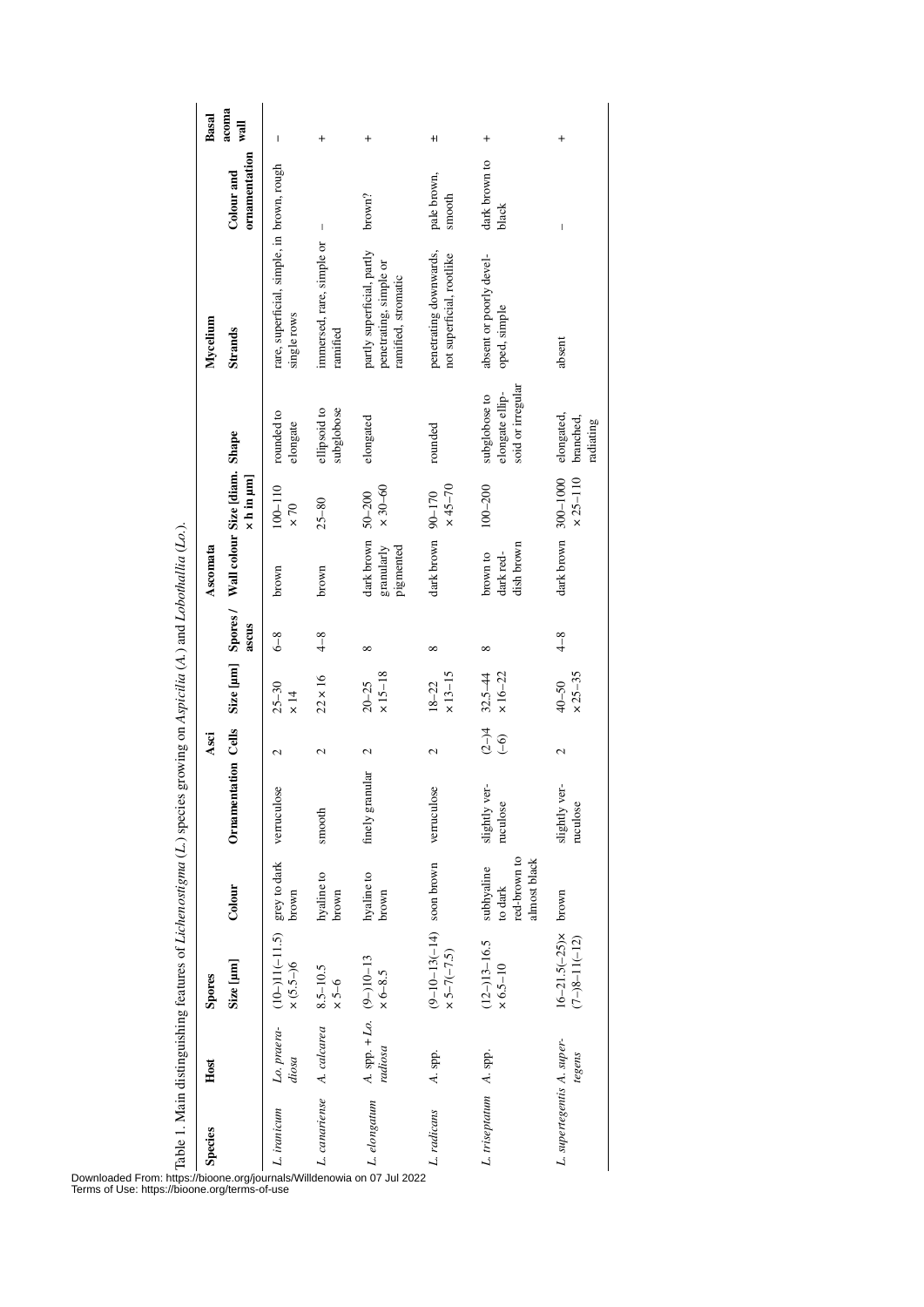

Fig. 1. A, C–D: *Lichenostigma iranicum:* on *Lobothallia praeradiosa,* habitus (A); ascoma without basal wall (C) and section through an ascoma (D); ascospores (E). – B: *L. elongatum:* ascoma with basal wall. – F–H: *L. verrucosum:* vegetative hyphal strands (F); section through an ascoma (G); ascospores (H).  $-A$ , C, F = photographs from the type collections; B = photograph from a specimen from Italy, Sicily, Prov. Palermo, on *Aspicilia calcarea* agg. (herb. IVL 3943); D, E, G, H = drawn from the type collections.

cell narrower and shorter than upper cell,  $12-14(-16) \times$ (5.5–)6–7.5(–9.5) µm (*n*=32), perispore hyaline, 1– 1.5 µm, I+ slightly blue.

*Habitat and distribution*. — *Lichenostigma verrucosum* so far is known only from the type locality in Iran. It was found on *Pleopsidium gobiense* (H. Magn.) Hafellner *(Acarosporaceae)*, on siliceous rock.

*Observations.* — Until now no species of *Lichenostigma* was known on hosts of the genus *Pleopsidium*. On *Acarospora,* which belongs to the same family as *Pleopsidium (Acarosporaceae)*, four species of the genus have Downloaded From: https://bioone.org/journals/Willdenowia on 07 Jul 2022 Terms of Use: https://bioone.org/terms-of-use

been described: *L. subradians* Hafellner & al. on yellow and rarely on brown species of *Acarospora, L. gracile* Calatayud & al. on *A. fuscata, L. anatolicum* Halıcı & Kocakaya on an unidentified species of *Acarospora* and *L. svandae* Vondrák & Soun on *A. cervina*. The first three have clearly smaller ascospores  $(9-10\times5-6 \mu m,$ 9–12×5–6  $\mu$ m, and 9.2– 11.8×5.5–7  $\mu$ m, respectively) than the new species. *L. svandae* is similar to the new species in several features, but distinguished by root-like coloured hyphae penetrating the host thallus below the ascomata and an I− centrum. From all mentioned species *L. verrucosum* is distinguished by the easily splitting spores.